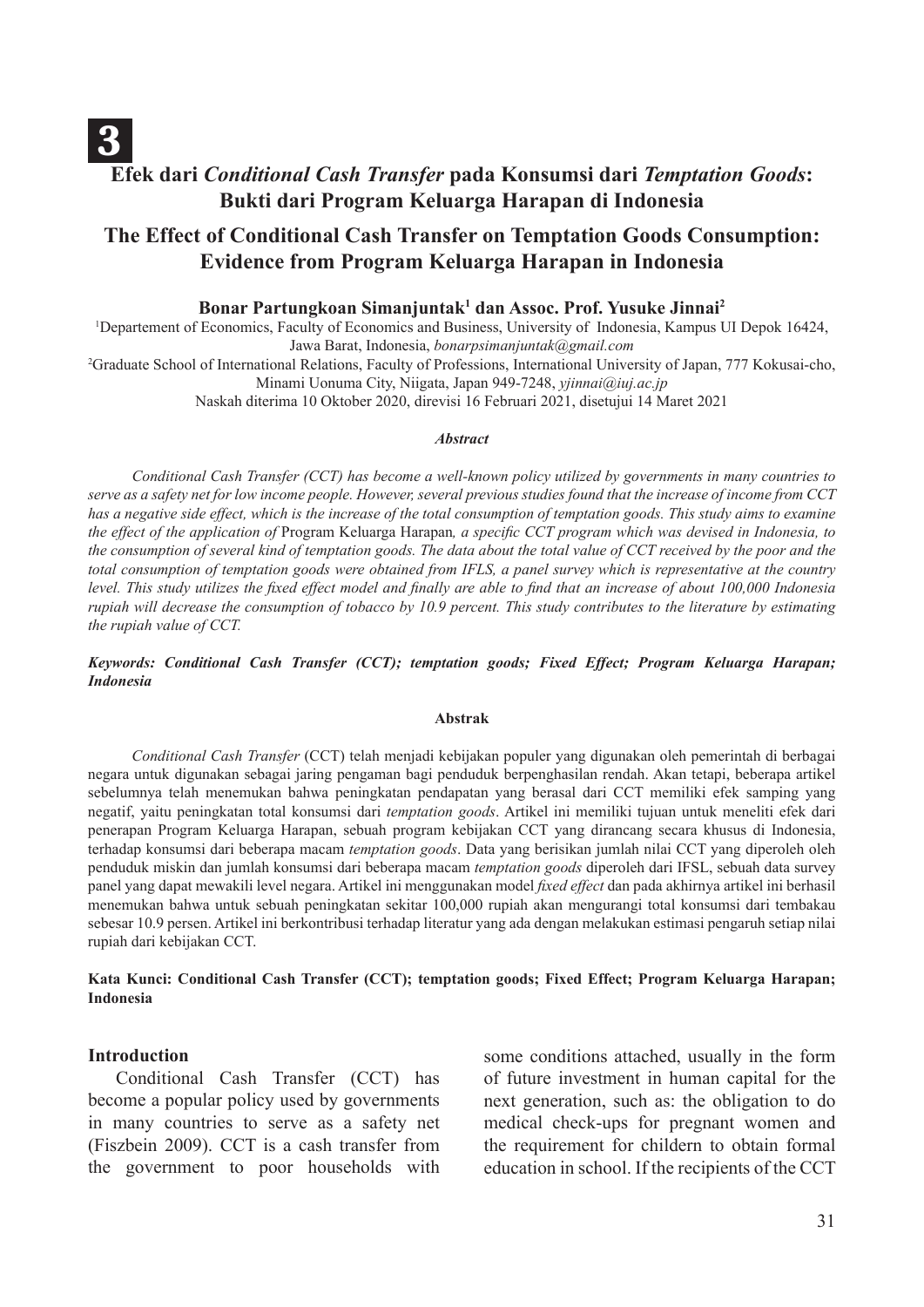are unable to meet the requirements, then the specific households will be deemed ineligible to accept the CCT from government.

CCT listed in many countries as an instrument to stop the poverty cycle. The extra fund transferred will lift their life standard above poverty line. In addition, the future investment in human capital, such as health, nutrition, and education would enable the next generation to elevate themselves from poverty.



Figure 1. The popularity of CCTs in the World throughout time, 1997 and 2008 *Source : "Conditional Cash Transfers," by Fiszbein and Schady, The World Bank, pp. 667–671*

Indonesia has launched its CCT program with the name *Program Keluarga Harapan* (PKH) in 2007 (KementrianSosial Republik Indonesia 2013). This program is continuously improved every year in terms of the amount of funds transferred and the number of households covered. This program is utilized to give financial aid to families who have pregnant mothers and school age children with the purpose of enabling pregnant mothers give birth to healthy babies and to give children a set of knowledge and skill from education attained.

Some said giving cash to families could cause them to spend it on other needs unrelated to the purpose of the CCT. For example, CCT is given to help households pay the cost of education and medical check-up for expected women, but there is a possibility that the CCT received could be used to buy other essential needs that are not beneficial to children's education and pregnant mother's needs. This purchasing is categorized as "temptation goods" (Banerjee and Mullainathan as cited in White 2016). Thus, the aim of PKH which is to give positive benefits to future generations could be diminished or even negated by the consumption focuses on present satisfaction, ignoring the future benefits that could be achieved by spending PKH on more productive items.

Initially, temptation goods that is defined by Banerjee and Mullainathan (as cited in White 2016) only covered alcohol and tobacco. However, more recent studies have added other goods, such as soft drinks and Chinese food to the goods defined as temptation goods (Dasso and Fernandez as cited in White 2016). It is strengthen by survey in Hyderabad, India. This survey asked households the lugage would be removed from their expenditure to reduce the expenses. The result revealed that twenty eight percent of households listed at least one goods mentioned before and forty four percent of households put alcohol and tobacco at the top of the list (Banerjee and Duflo as cited in White 2016).

The hypotheses of this study is the rise of income from CCT will decrease the consumption of temptation goods. This result is supported by previous studies summarized by Evans and Popova (Evans 2014), that among forty four regression done in nineteen studies, eighty two percent of the results produce negative sign, meaning that this eighty two percent regression shows that the increase of income from CCT reduces the consumption of temptation goods.

Revealing the causal relationship between the introduction of the PKH and the consumption of temptation goods in households will show the effectiveness of the PKH. Quantitatively measuring the impact of the development of consumption in temptation goods from the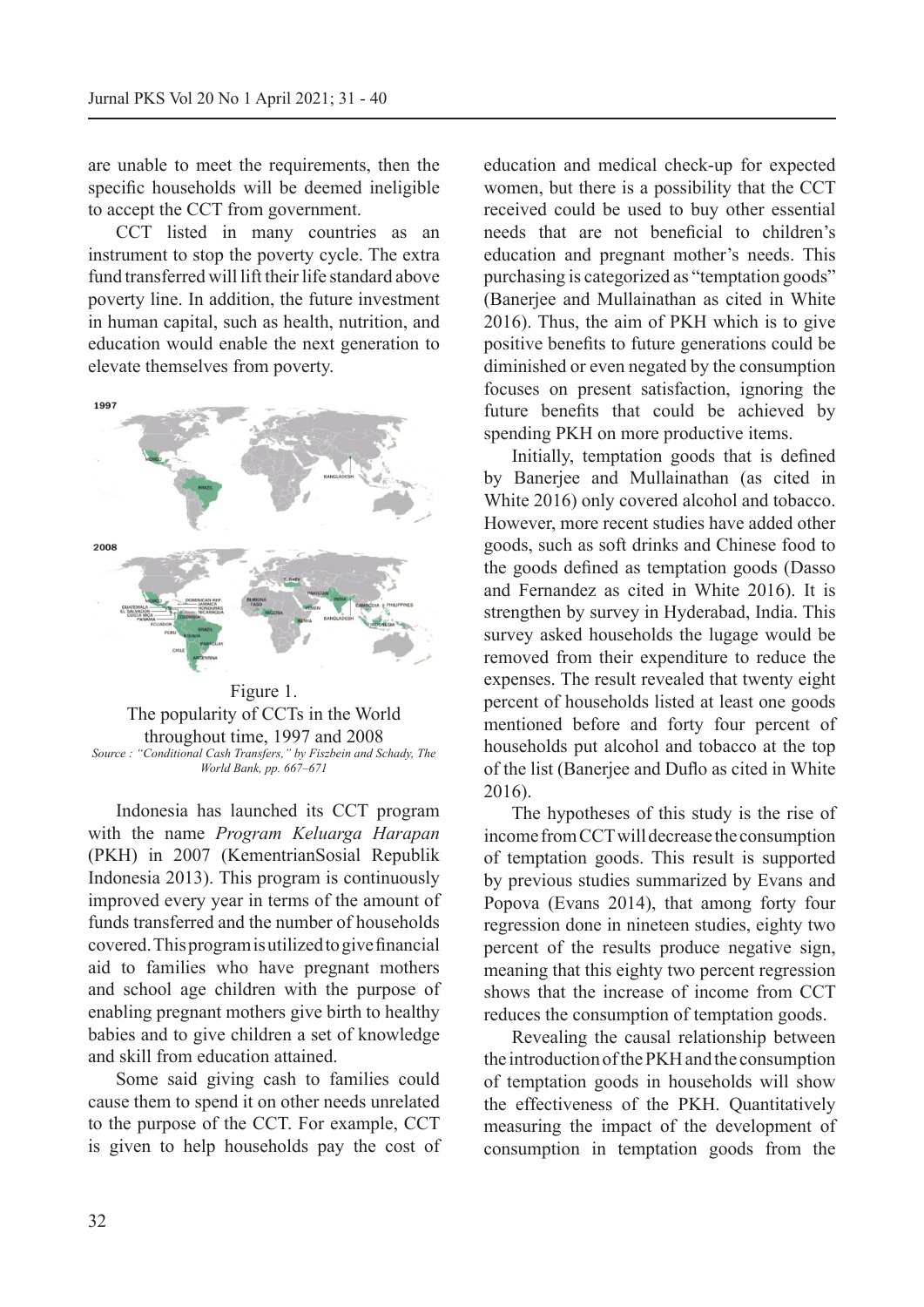amount of PKH, this study gives the feedback to government about the effects arised from government policy. By measuring the impact policy, it need to be minimized the negative impact and resulting positive result from its application in the field.

# **Literature Review**

Previous literature has described temptation goods as contentment in the present utilization but do not give any benefit to future interests (Banerjee and Mullainathan as cited in White 2016). In other words, it is a result of a condition where an individual who Another is impatient enough choose to ignore the longterm expenditure plan that actually beneficial for future and prefer to consume temptation goods. This literature classifies alcohol, tobacco, sweets and sugary foods, and soft drinks as temptation goods.

There are several different opinions about how the PKH affects of temptation goods expenditure. First opinion is about effect of income to the consumption of goods. If lugage categorized as temptation goods is considered as normal goods, then the consumption will increase as the income increase due to receiving cash transfer from the government. In contrast, the opposite will happen if the temptation good is considered as an inferior good where the consumption of it will decrease if the income increase. For example, Decker and Schwartz (as cited in Evans 2014) reveal that alcohol is actually a normal good, while tobacco is considered as an inferior good based on the their study in the United States.

Secondly, another opinion stated that CCT is actually generate an increase in relative value of education and health investment in comparison to other type of goods (Fiszbein, et al. as cited in Evans 2014). These increased value of education and health will shift the preference of households to consume more education and health of temptation goods. Another study which was done in Brazil and Mexico propose education as normal good which experiences the rise of expenditure as income growth (Estevan 2013). This also indicates that the raise of income may go to education instead of temptation goods.

Thirdly, other literatures also reveal that CCT policy often accompanied by intense public service advertisement. Government usually match the CCT policy with frequent social advertisement supported with high budget. As a result, there is a possibility that households' attitude is affected by the social advertisement. Ecuador's government, for instance, has bundled its CCT policy with a social advertisement which the urge of households to invest more in human capital for their future generations (Schady and Rosero as cited in Evans 2014). Team leader of CCT program in Nicaragua has an additional task to relentlessly inform the households which receive CCT to spend the cash on many things that are beneficial to their health and education (Adato and Roopnaraine as cited in Evans 2014 a).

Finally, the recipient of the CCT is usually women as shown in South America (Fiszbein, et al. as cited in Evans 2014 a). This condition happens because of the traditional belief that women will always allocate more fund and effort to their children compare to men. A study shows that giving the cash to the hand of women will increase children's health to a better state based on the data from Brazil (Thomas as cited in Evans 2014 a). another research in Macedonia reveals that arranging the CCT to women has considerably raise expenditure allocated for children and at the same time it also enlarged children's enrolment and performance in secondary school, with the prerequisite that the parents view of education attained by their children as a very important thing (Armand as cited in Evans 2014). Nevertheless, two other studies have found that giving CCT to either women or men proceed into un-worthy results for their children.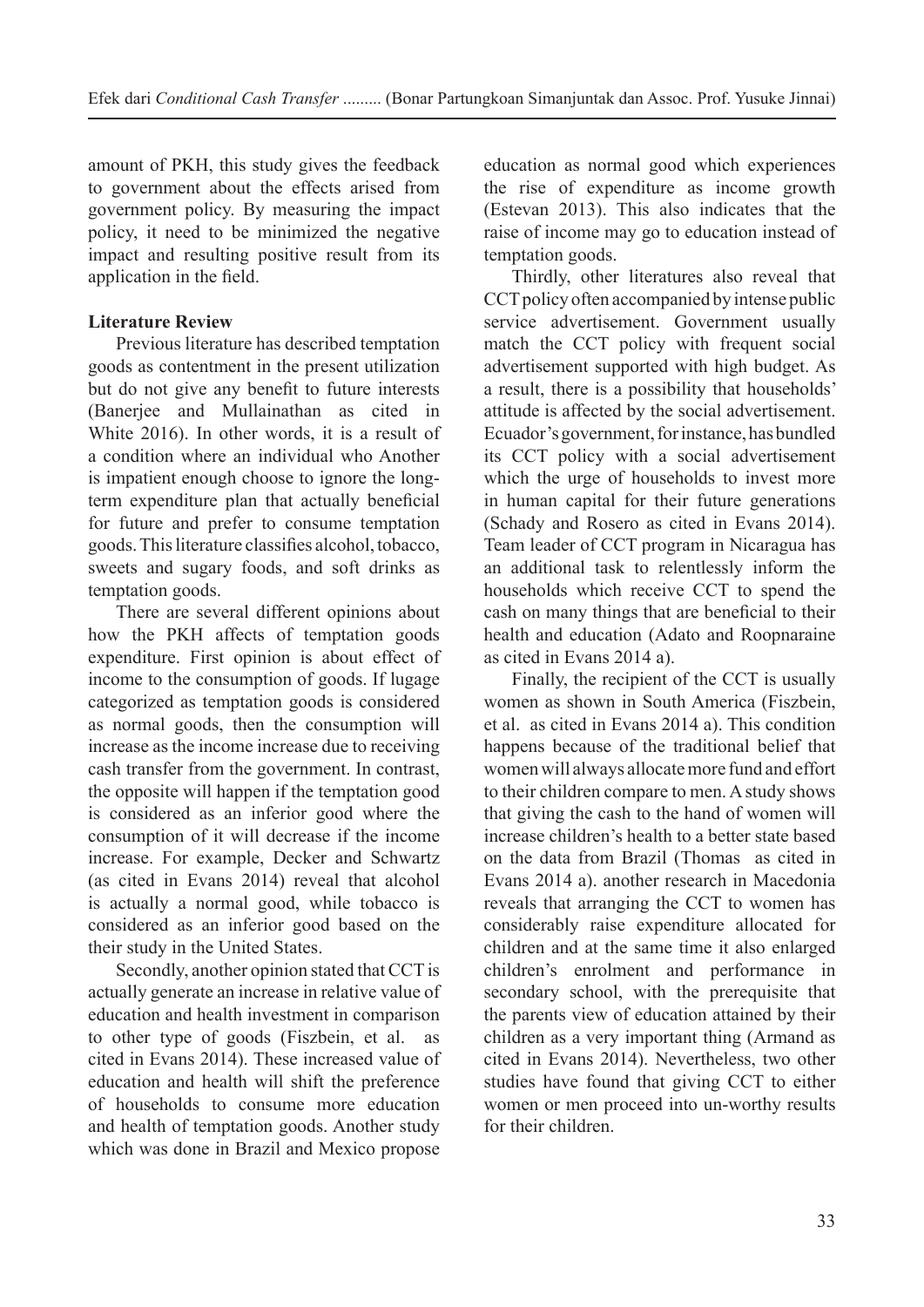| Study                                                        | Program                                       | Main findings                                                                                                                                                                                                                                                                     | Issues covered                                                                                     |
|--------------------------------------------------------------|-----------------------------------------------|-----------------------------------------------------------------------------------------------------------------------------------------------------------------------------------------------------------------------------------------------------------------------------------|----------------------------------------------------------------------------------------------------|
| Behrmann and Hoddinot<br>(2001)                              | Progresa<br>(Mexico)                          | The distribution of nutritional suplements<br>and other health care actions have<br>alleviate the stunted problems and<br>improve child growth.                                                                                                                                   | Distribution of bargaining<br>power and equality in a<br>household.                                |
| Bourguignon and others<br>(2002)                             | Bolsa Escola<br>(Brazil)                      | Ex ante evaluation shows improvement in<br>school attendance, with the poor become<br>the most contributor, but generating no<br>effect in the present level of poverty. In<br>contrast, unconditional cash transfers<br>yield no effect on child labor and school<br>attendance. | Implementation,<br>targeting, redistribution.                                                      |
| Cardoso and Souza (2003)                                     | Bolsa Escola<br>(Brazil)                      | No effect on child worker but positively<br>affecting school attendance.                                                                                                                                                                                                          | Targeting, equality,<br>efficiency.                                                                |
| Schultz (2001)                                               | Progresa<br>(Mexico)                          | Positive effect on academic achievement.<br>It affect household's wealth in Mexico's<br>rural areas.                                                                                                                                                                              | Implementation, equity-<br>efficiency trade-off,<br>equality.                                      |
| Heriana Bangun, Matias<br>Siagian, Humaizi Humaizi<br>(2019) | Program<br>Keluarga<br>Harapan<br>(Indonesia) | Effectively reaching the objective in<br>general. Need more improvement in some<br>aspects, such as: officers have subpar<br>performance, program beneficiaries who<br>absent from group meeting, damaged and<br>lost program cards.                                              | Targetting accuracy,<br>implementation,<br>objectives achieved,<br>effectiveness of<br>monitoring. |

Table 1. Evaluations of Several Conditional Cash Transfer Programs

Source : multiple sources

## **Methods**

This study uses data from Indonesian Family Live Surveys (IFLS), which is a panel survey is representative at the country level. It is conducted by RAND corporation, a non-profit and non-partisan research organization. This survey carried out to collect the data needed to examine behaviour and output. This survey is filled with various data in individual and household level in which some of them will be used in this study, such as: expenditure per capita of households, the education level of head of households, the age of head of the households, the share of adult member in households, and whether the households live below the poverty line (measured by comparing expenditure per capita of the household to poor consumption limit set by *Badan Pusat Statistik*).

The IFLS data set used in this study is the results of the IFLS wave 3 (conducted in 2000), wave 4 (conducted in 2007), and wave

5 (conducted in 2014). Figure 2 shows the coverage of the sample in the survey encompass about 30,000 respondent live in 13 provinces in Indonesia. This survey represents 83 percent of the population in Indonesia. Along with several characteristics of individual, the survey also contains characteristics of households. Every individual in IFLS has been identified as a member of a certain household.



Figure 2. The Provinces Included in IFLS *Source : RAND Corporation*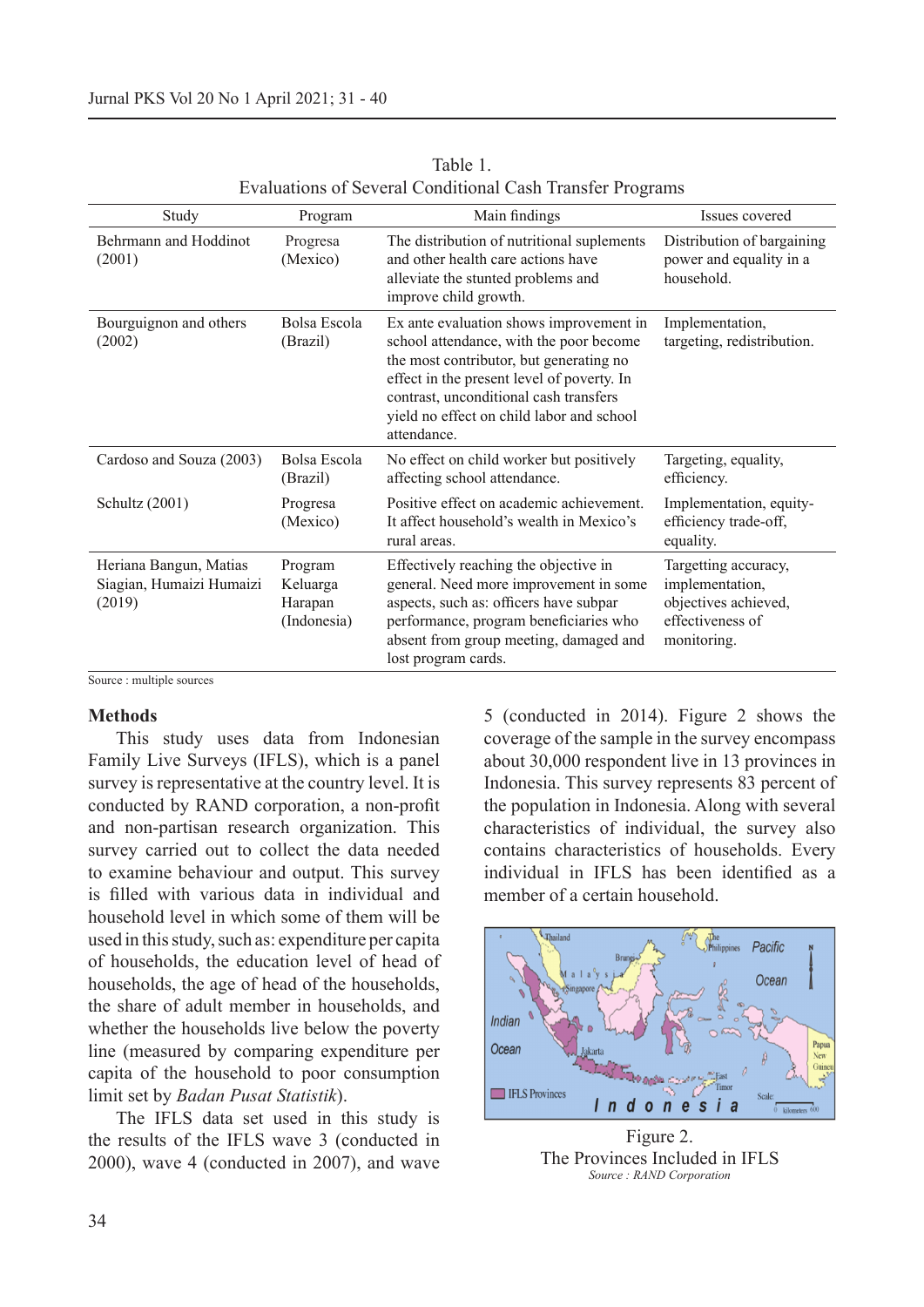In this study, there are adjustments that have to be created to enable the regression smoothly. Some negative data that is illogical will be treated as missing value observations. Vehicle tax paid last year, for instance, is impossible to have negative value. However, it happened in one observation, so in order to treat it logically, the value changed into missing quantity. In other variables, the answer of "do not know what the answer is" is changed into missing value too. The number of provinces in Indonesia changed; West Java province is divided in 2000 into West Java province and Banten province. To keep the consistency in the panel of dataset from 2000 to 2014, the information in 2000 from the level of regencies is recalculated again into into two provinces. Last but not the least, since the data in provinces located outside Java island is not equal compared to the Java island, then this study will use only provinces in Java island.

However, there are some statistical data which will be used for some regional characteristics in the regression which cannot be obtained from IFLS dataset. For example, this writing uses the share of poors and the total population in every province. In order to obtain the data in the respected year (2000, 2007, and 2014), official accumulation from *Badan Pusat Statistik* (BPS) is downloaded from its website. BPS has formally published statistical yearbook which can be downloaded freely. Publications from BPS, *Statistik Indonesia 2007* and *Statistik Indonesia 2014*, are used to fill the data needed to run the development for year 2007 and year 2014 respectively, while for completing the data of 2000, another publication of BPS, *Penduduk Indonesia Hasil Sensus Penduduk 2000 Seri RBL1.1*, is used.

## **Variables**

The dependent variables in this study are determined by following previous literature in consideration with the data availabe in IFLS survey. Thus, the main output of this study are several temptation goods; alcohol, tobacco, and carbonated soft drink.

Since the aim of this study is to observe the effect of the introduction of PKH to the consumption pattern of temptation goods, so the independent variable in this study would be the amount of PKH which is received by the households. IFLS survey already has the data of the total amount of PKH. It is held last year before the survey was conducted.

This study utilize control variables based on the previous studies conducted by Bazzi, Sumarto, and Suryahadi (2015a) and White and Basu (White2016). Several control which will be used; head of household's degree level, head of household's sectoral job, and others. Table 2 shows some variables which are used in this study.

| Table 2.                   |
|----------------------------|
| Variables and Descriptions |

| Variables       | Description                     |
|-----------------|---------------------------------|
| Male            | Whether the head of household   |
|                 | is a male or not                |
| Age             | The age of head of household    |
| <b>HsSz</b>     | The floor size of the house in  |
|                 | the square meter                |
| OwnTV           | Whether the household own       |
|                 | television                      |
| OwnFreze        | Whether household own freezer   |
| Poor            | whether household is            |
|                 | categorized as poor HH          |
| ExpeC           | Total expenditure per capita    |
| EducExpeC       | Education expenditure per       |
|                 | capita                          |
| FdExpeC         | Food expenditure per capita     |
| NFdExpeC        | Non-food expenditure per capita |
| Elec            | Whether the house has access to |
|                 | electricity                     |
| Urban           | Whether the household is        |
|                 | located in urban area or rural  |
| MemHH19Mp       | The proportion of male school   |
|                 | age children in HH              |
| MemHH19Fp       | The proportion of female school |
|                 | age children in household       |
| MemHHAMp        | The proportion of male adult in |
|                 | household                       |
| MemHH           | The total number of members of  |
|                 | household                       |
| Households      | yes                             |
| characteristics |                                 |

*Source : RAND Corporation, calculation using Stata app*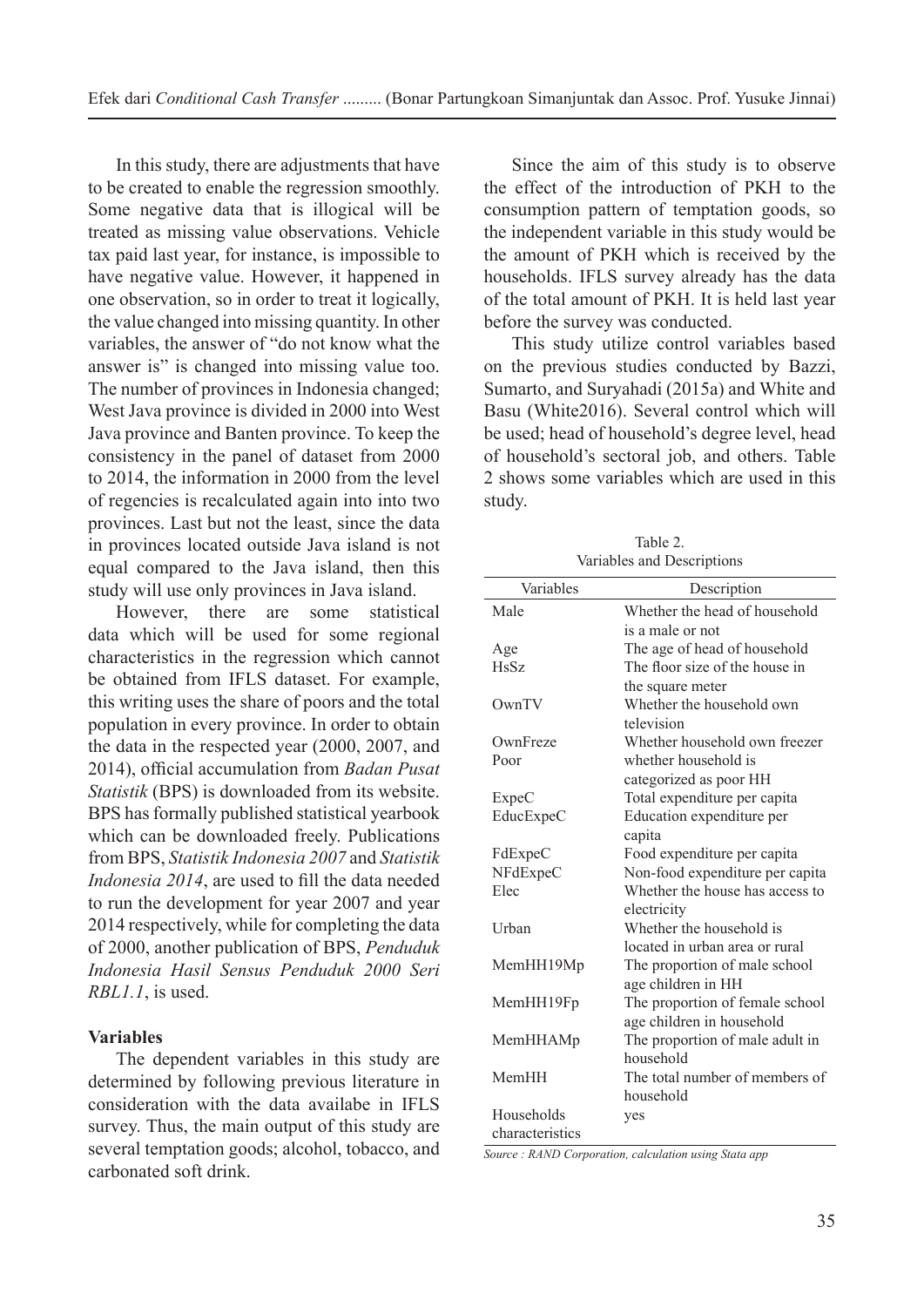In this study, the characteristics of head of households and the households themselves are significantly affect the consumption of temptation goods. In general, the gender of the head of the households, would affect the consumption of temptation goods, since women are believed to consume less, (not consuming at all,) alcohol, soft drink, and tobacco than men. In addition, the characteristics of the region (province-based research) are also considered change of consumption. Factors such as culture and demography of the regions could control the amount of temptation goods consumed.

#### **Summary Statistics**

Table 3 describes the statistics summarized into variables. Overall, there are around 4378 - 4387 observations in this study. For the consumption of the temptation goods, it can be seen that the standard deviation is larger than the mean. It is show that the data is spread wider. This study happened because most of the data for the consumption is filled with zero. The main interest, the total amount of PKH received by households in rupiah, is actually have a lot of zero value too. In addition, around eighty three percent of the head of households are male. The average age for heads of households is about forty nine years.

As it was stated before, this study uses many variables followed the combination of previous studies done by Bazzi, Sumarto, and Suryahadi (2015a) and White and Basu (2016). By combining their studies, it is expected that this study will produce a clear result.

| Summary Statistics                       |        |            |              |              |            |
|------------------------------------------|--------|------------|--------------|--------------|------------|
| Variables                                | Obs    | Mean       | Std. Dev.    | Min.         | Max.       |
| yearly alcohol consumption per capita    | 26,246 | 156.0104   | 4474.416     | $\theta$     | 300000     |
| yearly soft drink consumption per capita | 26,241 | 557.1545   | 4505.721     | $\theta$     | 399999.2   |
| yearly tobacco consumption per capita    | 26,143 | 5729.27    | 13302.48     | $\theta$     | 500000     |
| the amount of PKH received by households | 20,466 | 17310.78   | 204075.5     | $\theta$     | 9300000    |
| Male                                     | 27,527 | .8353253   | .3708934     | $\theta$     |            |
| Age                                      | 27,258 | 49.09843   | 13.97666     | 12           | 120        |
| <b>HsSz</b>                              | 27,513 | 100.4229   | 410.9586     | $\theta$     | 9999       |
| OwnTV                                    | 26,288 | .7764379   | .4263868     | $\theta$     |            |
| OwnFreze                                 | 26,288 | .465878.   | 4988438      | $\theta$     |            |
| Poor                                     | 27,527 | .4770589   | .4994825     | $\theta$     |            |
| ExpeC                                    | 26,123 | 15.32011   | 1.609728     | $\theta$     | 22.38763   |
| EducExpeC                                | 26,123 | 562544.9   | 2261904      | $\theta$     | $1.75e+08$ |
| FdExpeC                                  | 26,258 | 49313.03   | 85115.26     | $\mathbf{0}$ | 6839237    |
| NFdExpeC                                 | 26,255 | $1.75e+07$ | $9.06e + 07$ | $\theta$     | $5.10e+09$ |
| Elec                                     | 26,290 | .9569798   | .2095466     | $\theta$     |            |
| Urban                                    | 27,527 | .5268282   | .4992888     | $\theta$     |            |
| MemHH19Mp                                | 27,527 | 14.38715   | 15.38076     | $\theta$     | 100        |
| MemHH19Fp                                | 27,527 | 14.04223   | 15.11081     | $\theta$     | 100        |
| MemHHAMp                                 | 27,527 | 32.83307   | 16.85111     | $\theta$     | 100        |
| MemHH                                    | 27,527 | 6.032804   | 2.819495     |              | 38         |

Table 3. Summary Statistics

*Source : RAND Corporation, calculation using Stata app*

#### **Empirical Strategy**

The purpose of this study is to find the causal relations between the amount of PKH received by household and the amount of consumption of alcohol, soft drink, and tobacco. To achieve the goal, the fixed effect model below is used:  $Y_{it} = \beta_0 + \beta_1 PKH_{it} + \beta_2 X'_{it} + \gamma_1 Year_t + \alpha_i + u_{it}$ (Eq. 1)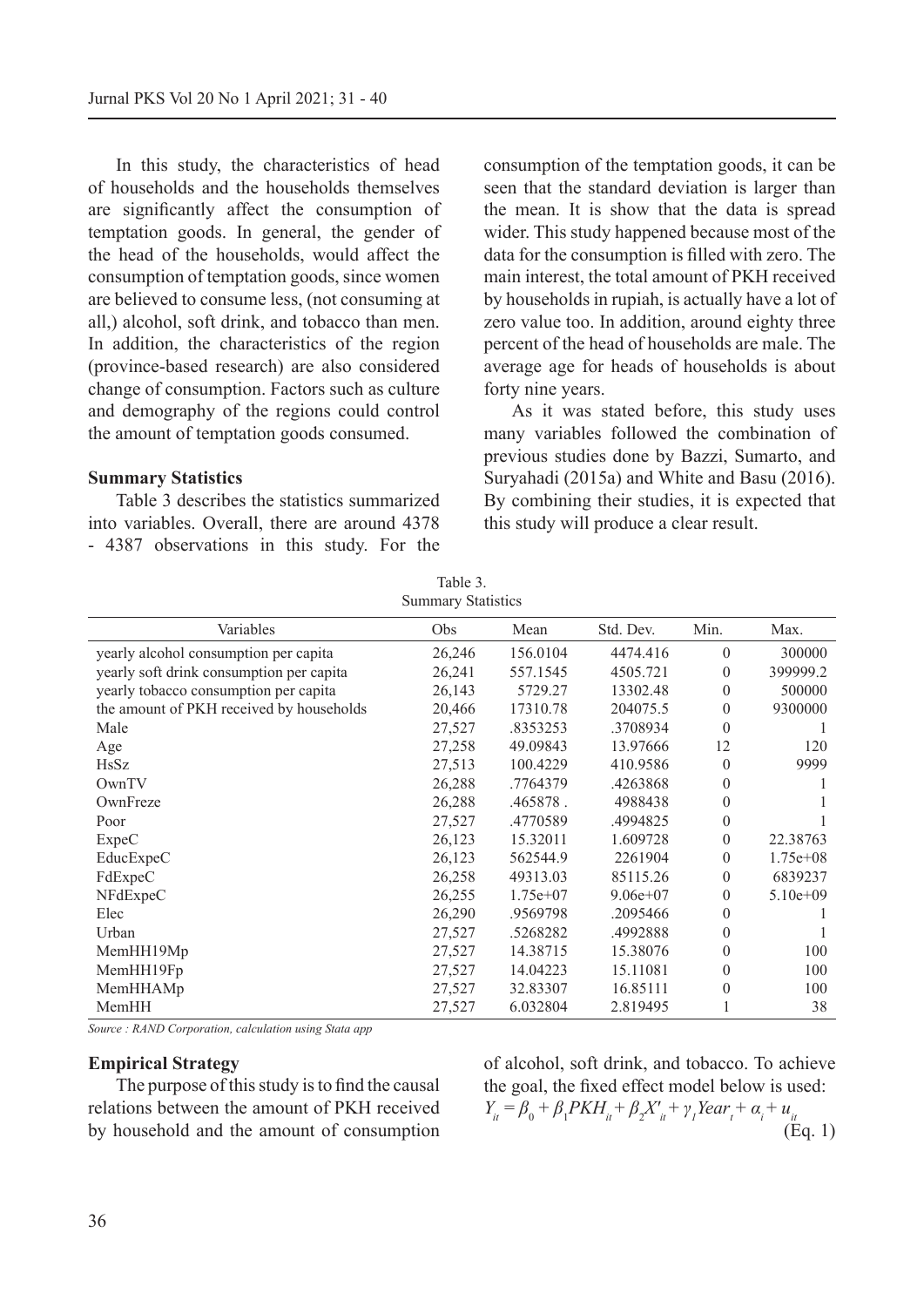|              | $Y_{it}$ : Consumption of temptation goods. |
|--------------|---------------------------------------------|
|              | $PKH_{\mu}$ : The amount of PKH households  |
|              | received.                                   |
|              | $X'_{tt}$ : Control variables.              |
|              | Year, : Year effects.                       |
| $\alpha_{i}$ | : Household fixed effects.                  |

 $u_{it}$  : Error terms.<br>*i* : denote house

*i* : denote household.

*t* : denote year.

Where  $Y_{it}$  (Outcome Variable) denotes the per capita consumption of temptation goods of households *i* at year *t*.  $PKH_{it}$  is the amount of PKH in Indonesia rupiah received by households.  $\beta$  is the coefficient of explanatory variables. *X′* is control variables which include head of households, households, and regions characteristics.  $u_{it}$  are error.

The household fixed effect  $\alpha$ <sub>*i*</sub> is a factor that consists of characteristics of households which cannot be observed: habist of alcohol drink, smoking, and soft drink consumption. With the assumption that these unobservable characteristics are constant throughout time, this study utilizes fixed effect model to solve these endogeneity problem.

## **Results and Discussion Results**

Table 4 shows the results of this research. The results of the fixed effect model regression show that there is an effect from the introduction of PKH policy to the consumption of temptation goods. These regression results show that for 100,000 Indonesia rupiah, which is equivalent to approximately 6 US dollar according to selling price of exchange rate of Bank Indonesia at 24 March 2020 (BI 2020), transferred to the households there are 0.0 percent decrease in alcohol consumption, 1.1 percent decrease in soft drink consumption, and 10.9 percent decrease in tobacco consumption.

However, with the exception of the estimate from one of outcome variables, the consumption of tobacco, which has one percent significance level, the other two approximation of soda drinks and tobacco consumption are insignificant. The detail investigation to the value of the consumption of temptation goods reveal that the number of non zero observation of tobacco is larger than the number of non zero observation of alcohol and soft drink.

|                                                    | Table 4.<br>Results                      |                                          |                                          |
|----------------------------------------------------|------------------------------------------|------------------------------------------|------------------------------------------|
| Variables                                          | Logarithmic<br>of alcohol<br>consumption | Logarithmic of soft<br>drink consumption | Logarithmic<br>of tobacco<br>consumption |
| The amount of PKH received by households           | $\theta$                                 | $-0.00000011$                            | $-0.00000109$ ***                        |
|                                                    | (0.00000002)                             | (0.00000028)                             | (0.00000006)                             |
| Male                                               | 0.02068372***                            | $-0.18815052$                            | 2.06820515***                            |
|                                                    | (0.00130705)                             | (0.08806964)                             | (0.15702776)                             |
| Age                                                | $-0.00163824$                            | $-0.01020124**$                          | $-0.01554921$                            |
|                                                    | (0.00071886)                             | (0.00117164)                             | (0.00786548)                             |
| Logarithmic of the size of the floor of the house  | $-0.01035272$                            | 0.06766232                               | 0.07368717                               |
|                                                    | (0.00588079)                             | (0.11361007)                             | (0.04762656)                             |
| Whether households own a TV                        | 0.00333167                               | 0.04956944                               | $-0.09033288$                            |
|                                                    | (0.00248719)                             | (0.06838555)                             | (0.11334702)                             |
| Whether households own a freze                     | $-0.00011785$                            | 0.20300575                               | $-0.19857241$                            |
|                                                    | (0.00856495)                             | (0.08206239)                             | (0.19764238)                             |
| Whether household is categorized in poor household | $-0.00823559$                            | $-0.22271443$                            | 0.17076442                               |
|                                                    | (0.03018259)                             | (0.27184225)                             | (0.2331289)                              |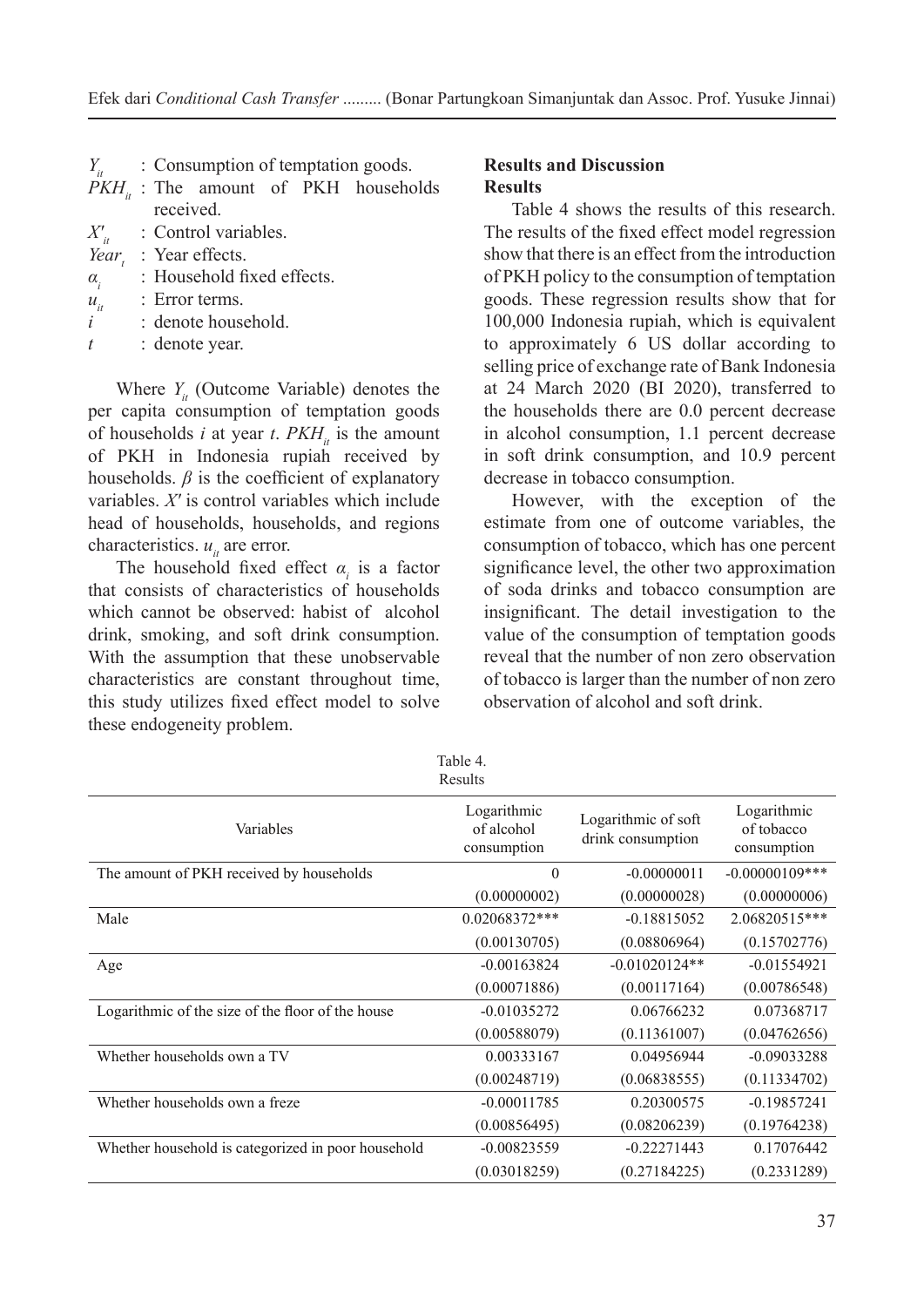| Logarithmic per capita of household total expenditure             | 0.04238884      | 0.09216878    | $-0.60244089*$ |
|-------------------------------------------------------------------|-----------------|---------------|----------------|
|                                                                   | (0.02482848)    | (0.25418888)  | (0.19610999)   |
| Logarithmic per capita of household education<br>expenditure      | $-0.00193434*$  | 0.01293431    | 0.00359515     |
|                                                                   | (0.00060659)    | (0.00987969)  | (0.0269652)    |
| Logarithmic per capita of household food expenditure              | 0.00575658      | 0.58059027**  | 1.04430572***  |
|                                                                   | (0.00706732)    | (0.10850805)  | (0.0651086)    |
| Logarithmic per capita of household non-food<br>expenditure       | $-0.03145692$   | 0.17977851    | 0.53584918*    |
|                                                                   | (0.01302557)    | (0.11787119)  | (0.1703069)    |
| Whether the household has access to electricity                   | $-0.07688778**$ | 0.00103234    | 0.26326793     |
|                                                                   | (0.01739753)    | (0.11552531)  | (0.10836323)   |
| Whether the household located in urban                            | $-0.00705437$   | $-0.02708649$ | $-0.25691871$  |
|                                                                   | (0.00762895)    | (0.15410397)  | (0.1379412)    |
| The percentage of household male members who are<br>in school age | $-0.00019363$   | 0.00244171    | 0.00303189     |
|                                                                   | (0.00048378)    | (0.00255998)  | (0.00244628)   |
| The percentage of household adult male members                    | 0.00084332      | 0.00483389    | 0.02543795     |
|                                                                   | (0.00087268)    | (0.00173131)  | (0.01143301)   |
| The total number of household member                              | 0.00152099      | 0.07546534*** | 0.14078746     |
|                                                                   | (0.00054372)    | (0.00682057)  | (0.04963192)   |
| Constant                                                          | $-0.171$        | $-11.54***$   | $-8.832**$     |
|                                                                   | (0.424)         | (2.879)       | (3.959)        |
| Number of year                                                    | 3               | 3             | 3              |
| <b>Fixed Effects</b>                                              | Household       | Household     | Household      |
| R-squared                                                         | 0.01208185      | 0.15235049    | 0.11256779     |
| Observations                                                      | 4,387           | 4,386         | 4,378          |

Robust standard errors in parentheses \*\*\*  $p \le 0.01$ , \*\*  $p \le 0.05$ , \*  $p \le 0.1$ Source : RAND Corporation, calculation using Stata app

#### **Discussion**

In this study, the three wave IFLS surveys in three different years was used to investigate the relations between the amount of CCT transferred and the consumption of alcohol, soft drink, and tobacco. The dataset was taken in 2000 when PKH had not started, and in year 2007 and 2014 when PKH were run. By using this approach, this study tried to measure the effect of policy by taking the data prior to CCT applied.

The results of the regression clearly depict that for every growth of the amount of PKH transferred, there is an alteration of temptation goods consumed. It is contrast with some of previous literature; Decker and Schwartz (as cited in Evans 2014) stated that alcohol is a normal, where it will experience an increase in consumption when households enjoy the rises of income.

Banerjee and Duflo (2007) explained that the poor have low self-control to resist in consuming the temptation goods. This is supported further by lack of access to reliable saving. The poors are unable to develop the habit to save money. However, in this study it seems there are other factors which cause the poor to reduce their temptation goods' consumption when they receive PKH.

Direct counter to Banerjee and Duflo (2007) is a study from Estevan (2013). Estevan stated that there is a possibility that poors see education as an important and is needed to consume in lifting their life from poverty state. It is justify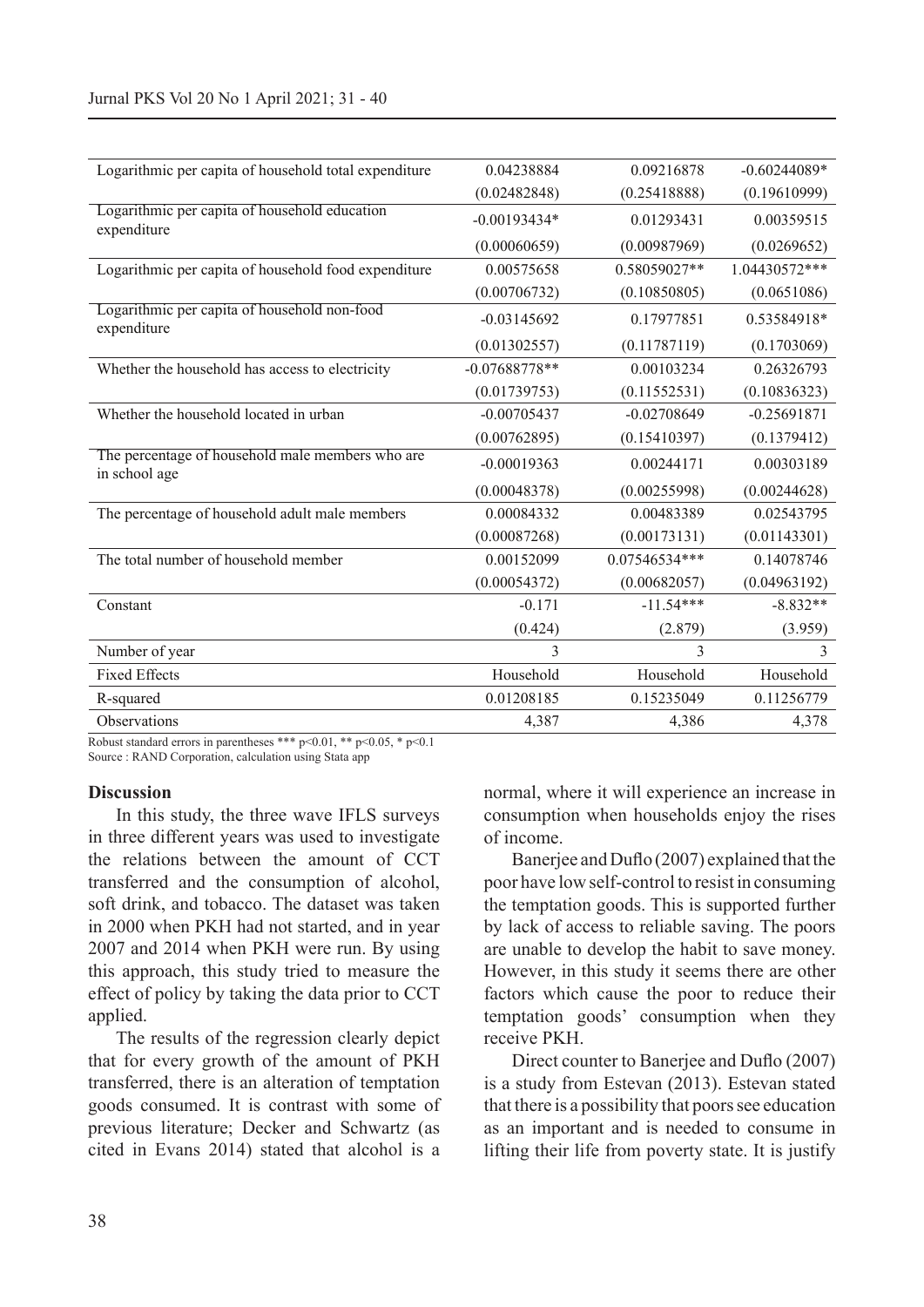that when the poor receive an additional income they will pour it out to education so their children can increase their life in the future.

In addition, Estevan found that education is a normal growth as the income rise. It is evidenced by the findings of the effect of CCT to the educational expenditure in Brazil and Mexico. The study revealed the introduction of CCT policy in both countries increased the expenditure on education.

Secondly, Fiszbein, et al. (cited in Evans 2014) stated that there are several factors which change the relative value of education and health higher than the quantity of temptation goods. This will offset the education and health position to be higher than the temptation goods.

Since, there are two estimations show insignificant results, it might be the result of insufficient non zero observations data, it may caused by the fault in implementing the policy. This task become the government job to check why PKH policy is effective in reducing the consumption of tobacco but unfortunately the policy is not significant enough to reduce the consumption of alcohol and soft drinks. Thus, the government must devise a new approach to the households receive PKH to increase their relative value toward education and health. It hoped the income growth from CCT will expand to future investments instead of going to the consumption of temptation goods.

# **Conclusion**

Since all of the parameters of temptation goods show the negative sign, it means that the introduction of PKH to the society create negative effect. It means the PKH policy bundled by social advertisements intensively have able to increase the value of education and health significantly.

It is contrast with the opinion stated the temptation goods are normal. It is experiences an increase in expenditure. This result means that the temptation goods cannot be considered as an average things by viewing the beneficiaries

recipients in Indonesia. The program of government to promotes future investments has been able to overshadow the needs to increase the consumption of temptation goods.

# **Recommendation**

According to the news about official recruitment for team leader of PKH, the jobs of a team leader are mainly to take care of the administration about households who receive PKH (Tirto.id 2020). It is an important task that needed to ensure the recipients of PKH is recorded as it will enable them to receive benefit of PKH. However, the suggested extra job to guide the households to manage their financial and additional income aloocation into the right expense post as equal as important to their main tasks. By taking place to the researh of Adato and Roopnaraine (as cited in Evans and Popova 2014), these additional works would maximizing the usage of PKH transferred into the accumulation of human capital to their future generations.

# **Acknowledgements**

First of all, I would like to express my sincere gratitude to my supervisor, Prof. Yusuke Jinnai. Without his continuous guidance and support from the selection of the topic to the completion of this thesis, this study would hardly have been completed. In addition, I would like to extend my deepest gratitude to my examiner, Prof. Norio Usui, for his critical suggestions to improve my thesis.

Furthermore, I would like to express my thanks to the Indonesian government for giving me generous financial support so I can pursue my education in Japan. I would like to extend my sincere gratitude to the Japanese government, University of Indonesia, my colleagues, and my family for their helping hand throughout one year of study in Japan so I can successfully complete my master degree in International University of Japan.